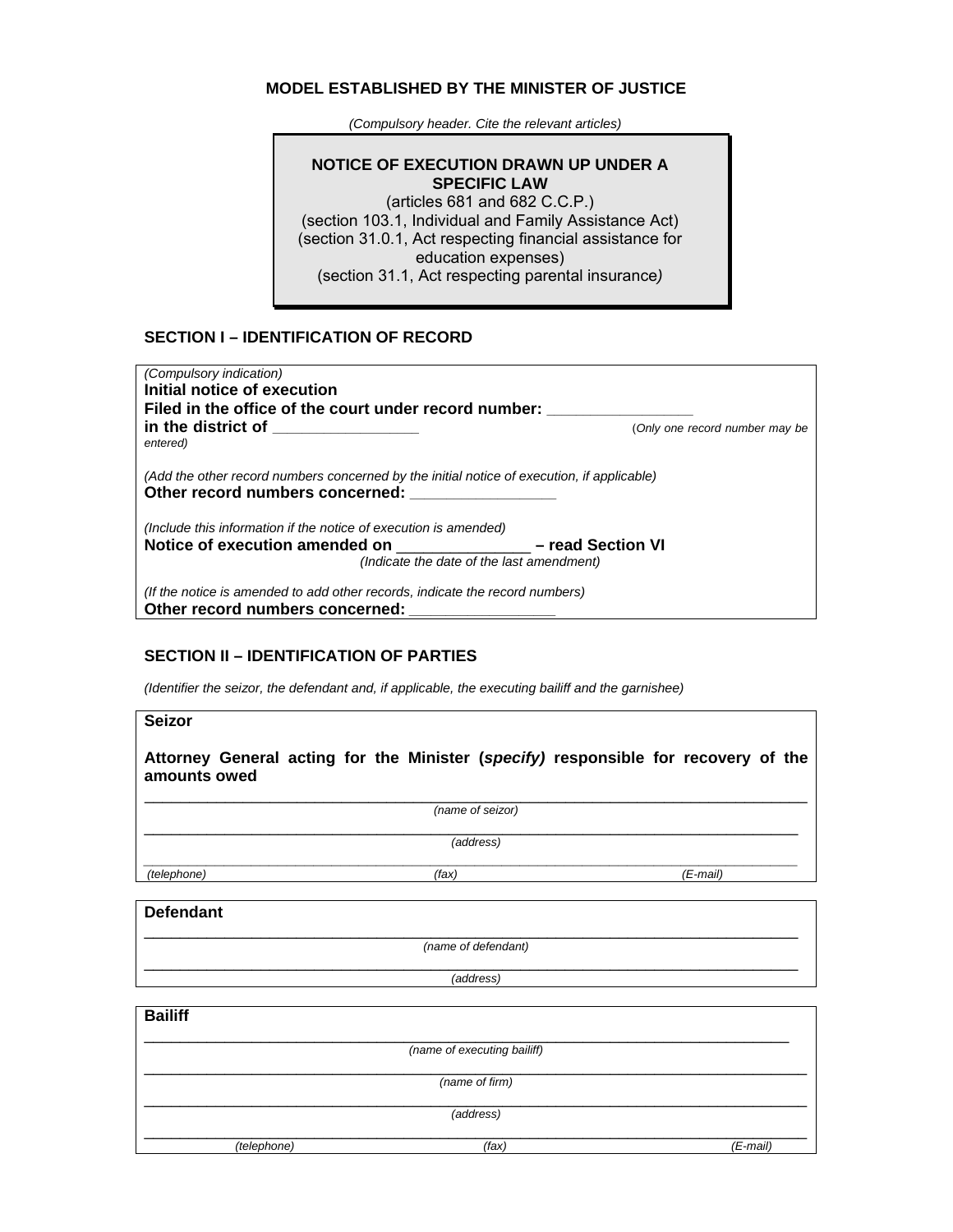#### **Garnishee**

 $\mathcal{L}_\text{G} = \{ \mathcal{L}_\text{G} \mid \mathcal{L}_\text{G} \mid \mathcal{L}_\text{G} \mid \mathcal{L}_\text{G} \mid \mathcal{L}_\text{G} \mid \mathcal{L}_\text{G} \mid \mathcal{L}_\text{G} \mid \mathcal{L}_\text{G} \mid \mathcal{L}_\text{G} \mid \mathcal{L}_\text{G} \mid \mathcal{L}_\text{G} \mid \mathcal{L}_\text{G} \mid \mathcal{L}_\text{G} \mid \mathcal{L}_\text{G} \mid \mathcal{L}_\text{G} \mid \mathcal{L}_\text{G}$ *(name of garnishee)*

 $\mathcal{L}_\text{G} = \{ \mathcal{L}_\text{G} \mid \mathcal{L}_\text{G} \mid \mathcal{L}_\text{G} \mid \mathcal{L}_\text{G} \mid \mathcal{L}_\text{G} \mid \mathcal{L}_\text{G} \mid \mathcal{L}_\text{G} \mid \mathcal{L}_\text{G} \mid \mathcal{L}_\text{G} \mid \mathcal{L}_\text{G} \mid \mathcal{L}_\text{G} \mid \mathcal{L}_\text{G} \mid \mathcal{L}_\text{G} \mid \mathcal{L}_\text{G} \mid \mathcal{L}_\text{G} \mid \mathcal{L}_\text{G}$ *(address)*

*(Add the contact information for the other garnishees, if applicable)* 

## **SECTION III – NOTICE TO DEFENDANT**

#### *(Compulsory indication)*

**The Attorney General acting for the Minister (***specify***) responsible for recovery of the amounts owed and as the seizor by law hereby proceeds with execution measures.** 

## **FORCED EXECUTION OF A JUDGMENT**

You have failed to pay, voluntarily, the amounts owed following the judgment rendered against you.

The collector commences the forced execution of a judgment when the time limit for paying the amounts owed has expired or when the defendant fails to comply with an agreement entered into with the collector.

You may obtain release of seizure by paying the amount you are ordered to pay in the judgment, including execution costs.

You may oppose the execution measures commenced against you within **15 days** following notification of the minutes of seizure, the notice of sale or the seizure in the hands of a third person, in accordance with articles 735 and 736 C.C.P.

In the case of a seizure in the hands of a third person, you may contest the garnishee's declaration within **10 days**, in accordance with article 711 C.C.P.

## **SECTION IV – CONCLUSIONS OF THE JUDGMENT**

*(Complete this section for each record concerned, if applicable)*

*(Compulsory indication)*  **Judgment Record number: \_\_\_\_\_\_\_\_\_\_\_\_\_\_\_\_\_\_\_\_**

| The seizor obtained a judgment against you on<br>that orders you to<br>pay the following amounts: |                                                     |  |
|---------------------------------------------------------------------------------------------------|-----------------------------------------------------|--|
| Amount of the judgment \$                                                                         |                                                     |  |
| until                                                                                             |                                                     |  |
|                                                                                                   | $\Box$ and, if applicable, the additional indemnity |  |
| Legal costs \$                                                                                    |                                                     |  |
| Interest on legal costs $\$\$ at the legal rate beginning on                                      |                                                     |  |
| Costs after judgment \$                                                                           |                                                     |  |
|                                                                                                   |                                                     |  |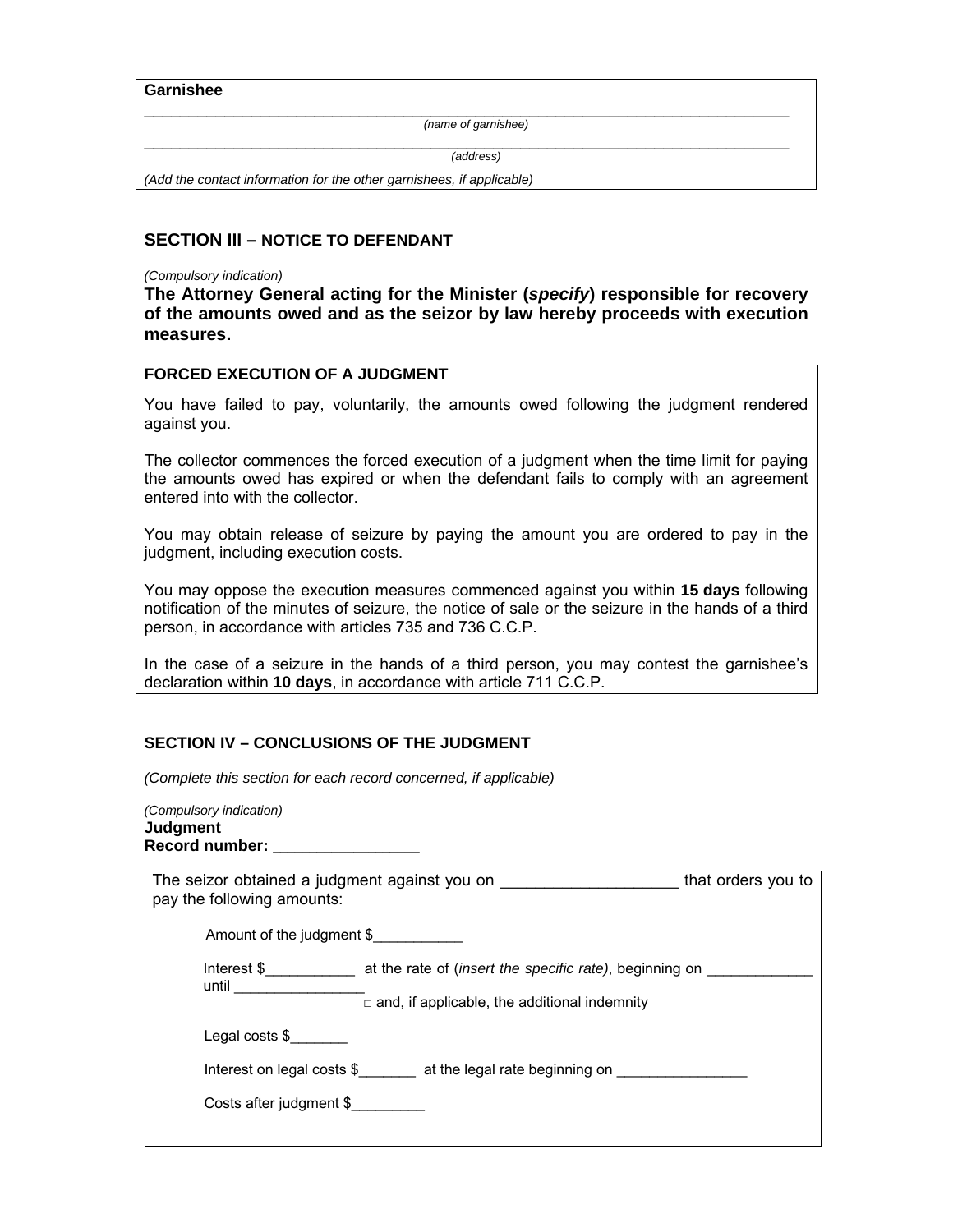| Interest on costs after judgment \$                                                                                     |  |
|-------------------------------------------------------------------------------------------------------------------------|--|
| Cost of this notice of execution \$                                                                                     |  |
| Other costs \$<br>(cite relevant articles/sections)                                                                     |  |
| Partial execution \$<br>(enter the amount of the partial execution with the sign (-))                                   |  |
| Total \$                                                                                                                |  |
| The professional fees and other expenses of the bailiff for the execution of this notice of execution will<br>be added. |  |

## **SECTION V – EXECUTION MEASURES**

*(Compulsory indication)* 

#### **The seizor is proceeding with the following execution measures:**

*(Select the box containing the execution measures that apply)*

# **SEIZURE OF THE DEFENDANT'S MOVABLE PROPERTY**

*(Select the statements that apply)*

Seizure of all the defendant's movable property.

Seizure of the movable property specified in the instructions and described as follows:

Seizure, by notification of the notice of execution to the Société de l'assurance automobile du Québec (SAAQ), of the road vehicle registered and identified as follows:

*\_\_\_\_\_\_\_\_\_\_\_\_\_\_\_\_\_\_\_\_\_\_\_\_\_\_\_\_\_\_\_\_\_\_\_\_\_\_\_\_\_\_\_\_\_\_\_\_\_\_\_\_\_\_\_\_\_\_\_\_\_\_\_\_\_\_\_\_\_\_ \_\_\_\_\_\_\_\_\_\_\_\_\_\_\_\_\_\_\_\_\_\_\_\_\_\_\_\_\_\_\_\_\_\_\_\_\_\_\_\_\_\_\_\_\_\_\_\_\_\_\_\_\_\_\_\_\_\_\_\_\_\_\_\_\_\_\_\_\_\_ \_\_\_\_\_\_\_\_\_\_\_\_\_\_\_\_\_\_\_\_\_\_\_\_\_\_\_\_\_\_\_\_\_\_\_\_\_\_\_\_\_\_\_\_\_\_\_\_\_\_\_\_\_\_\_\_\_\_\_\_\_\_\_\_\_\_\_\_\_\_* 

| Licence plate<br>number | <b>Vehicle</b><br>identification<br>number | <b>Model</b> | Year |
|-------------------------|--------------------------------------------|--------------|------|
|                         |                                            |              |      |

From the date of this notification, the registration may not be transferred unless the SAAQ is informed by the bailiff that release of seizure has been granted.

# **SEIZURE OF THE DEFENDANT'S IMMOVABLE PROPERTY**

Seizure of the immovable property specified in the instruction and described as follows (designated in accordance with the rules of the C.C.Q. and by municipal address):

*\_\_\_\_\_\_\_\_\_\_\_\_\_\_\_\_\_\_\_\_\_\_\_\_\_\_\_\_\_\_\_\_\_\_\_\_\_\_\_\_\_\_\_\_\_\_\_\_\_\_\_\_\_\_\_\_\_\_\_\_\_\_\_\_\_\_\_\_\_\_ \_\_\_\_\_\_\_\_\_\_\_\_\_\_\_\_\_\_\_\_\_\_\_\_\_\_\_\_\_\_\_\_\_\_\_\_\_\_\_\_\_\_\_\_\_\_\_\_\_\_\_\_\_\_\_\_\_\_\_\_\_\_\_\_\_\_\_\_\_\_ \_\_\_\_\_\_\_\_\_\_\_\_\_\_\_\_\_\_\_\_\_\_\_\_\_\_\_\_\_\_\_\_\_\_\_\_\_\_\_\_\_\_\_\_\_\_\_\_\_\_\_\_\_\_\_\_\_\_\_\_\_\_\_\_\_\_\_\_\_\_* 

You, the DEFENDANT, have **two months** from the seizure to sell the seized immovable by agreement unless it is hypothecated. You must obtain the bailiff's approval before concluding the sale.

If you renounce this right or fail to exercise it within the time limit, the bailiff may proceed with the sale of the property.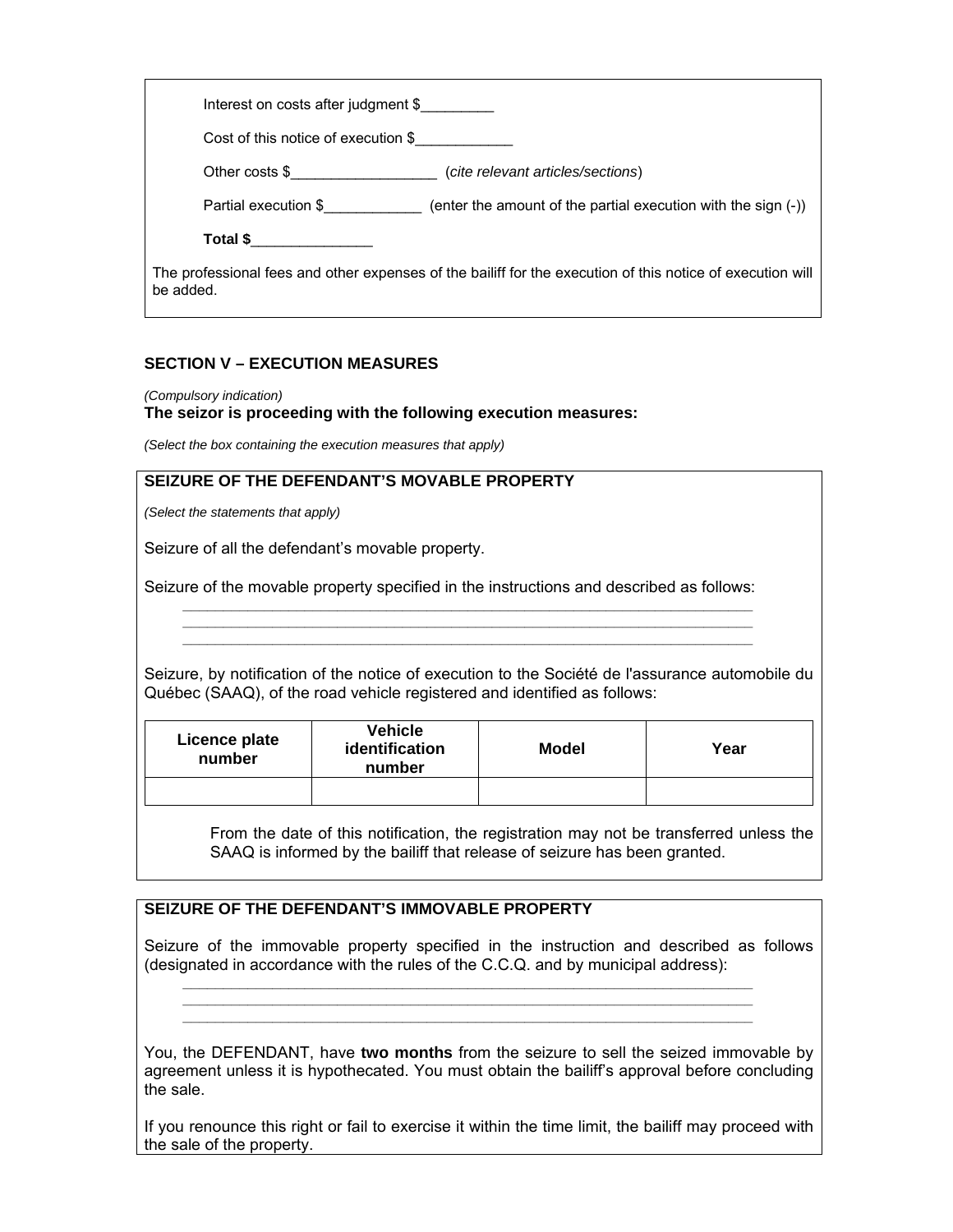## **SEIZURE OF THE DEFENDANT'S PROPERTY IN THE HANDS OF THIRD PERSONS**

You, the GARNISHEE, are bound to declare to the seizor, located at the amount, cause and terms of your current or potential indebtedness to the defendant at the time the declaration is made. You have **10 days** from the service of the notice of execution to make your declaration.

You must provide with the declaration a detailed statement of the defendant's property that is in your possession, specifying under what title the property is held.

You must also disclose any seizures made in your hands of income, sums of money or property belonging to the defendant.

*(Select the statements that apply)* 

If the seizure concerns the defendant's **income**, you are required to remit to the court clerk, at the courthouse of \_\_\_\_\_\_\_\_\_\_\_\_\_\_\_ located at \_\_\_\_\_\_\_\_\_\_\_\_\_\_\_\_\_, under record number \_\_\_\_\_\_\_\_\_\_\_\_\_\_, the seizable portion of what you owe to the defendant.

(record number of the initial notice of execution)

You have **10 days** from service of the notice of execution to remit the amount.

If the seizure concerns **sums of money** that you owe to the defendant **or property** of the defendant in your possession, you are required to deliver them to the court clerk, at the courthouse of \_\_\_\_\_\_\_\_\_\_\_\_\_\_\_\_\_\_\_\_, located at \_\_\_\_\_\_\_\_\_\_\_\_\_\_\_\_\_\_\_\_\_\_\_\_\_\_\_\_\_\_\_\_\_\_\_, under record number \_\_\_\_\_\_\_\_\_\_\_\_\_\_\_\_\_\_\_\_,

if the seizor so requests or if a clerk

(record number of the initial notice of execution)

orders you to do so. At the seizor's request, you are also required to provide all relevant documents relating to your debt toward the defendant.

If the seizure concerns certificated **securities**, you must declare to the seizor:

- the number of securities held by the defendant;
- $\bullet$  the extent to which the securities are paid up;
- the interest, dividends or other distributions declared but not yet paid.

*(Compulsory indication)* 

You may be ordered to pay the amount owed to the seizor if you fail to declare, withhold or deposit a sum of money or if you make a false declaration.

## **SECTION VI – AMENDMENT(S) TO THE NOTICE OF EXECUTION**

*(Complete this section each time the notice of execution is amended)* 

*(Complete Sections I, II, IV and V to reflect the amendment(s) made)* 

On (*indicate the date of the amendment*), the notice of execution was amended for the following reason(s):

*(Select the statements that apply)* 

Another judgment has been rendered against you in record number: (read Sections I and IV).